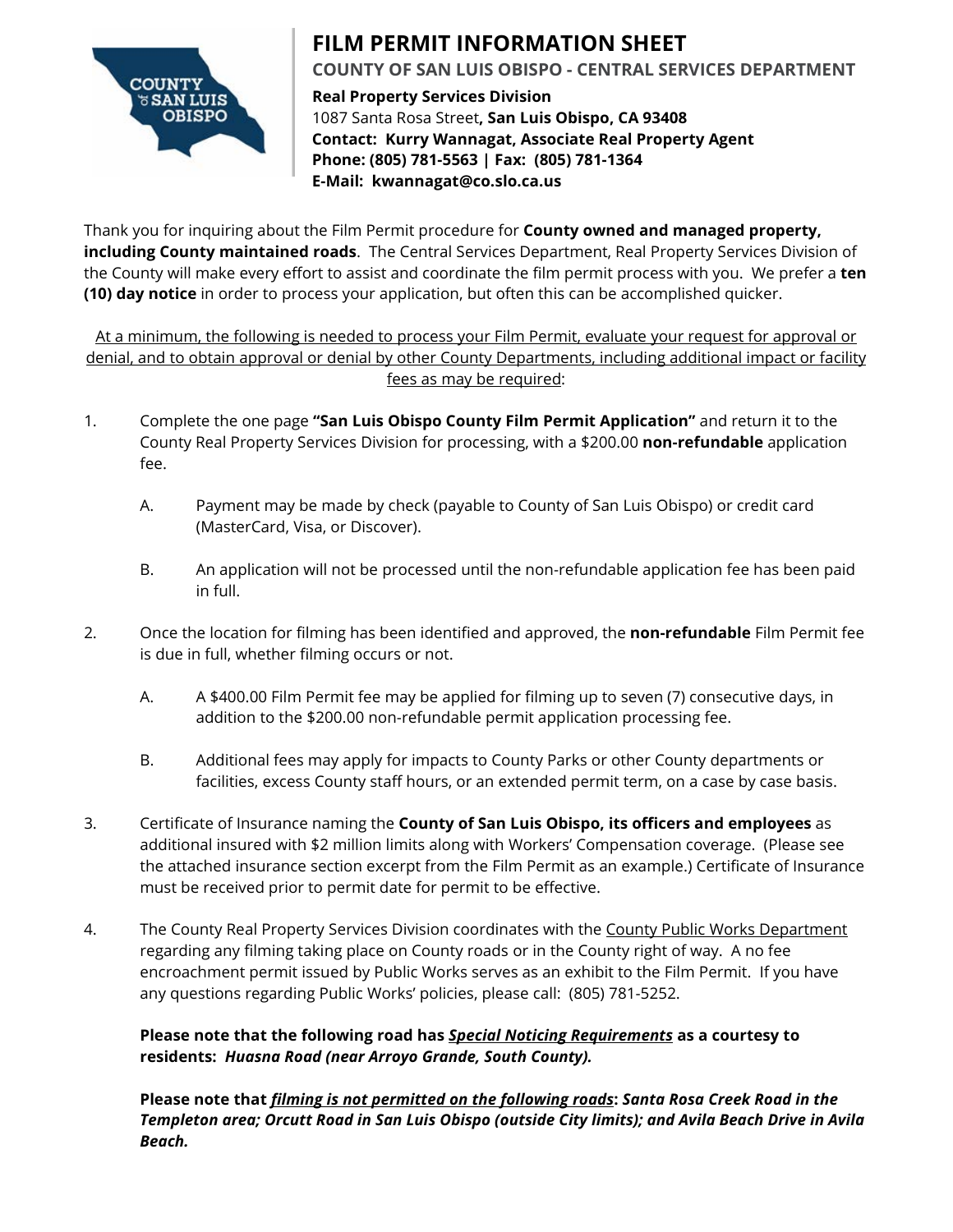## **INSURANCE REQUIREMENTS**

Permittee shall obtain and maintain for the entire term of the Contract and Permittee shall not perform any work under this Contract until after Permittee has obtained insurance complying with the provisions of this paragraph. Said policies shall be issued by companies authorized to do business in the State of California. Permittee shall maintain said insurance in force at all times. The following coverage with the following features shall be provided:

**A. Commercial Liability Insurance:** Permittee shall maintain in full force and effect for the period covered by this Contract, commercial liability insurance. This insurance shall include, but shall not be limited to, comprehensive general and automobile liability insurance providing protection against claims arising from bodily and personal injury, including death resulting therefrom, and damage to property resulting from any act or occurrence arising out of Permittee's operations in the performance of this Contract, including, without limitation, acts involving vehicles. The policy shall be in the form of Insurance Services Office (ISO) Form CG 00 01 covering commercial general liability on an "occurrence" basis for bodily injury and property damage, personal injury and advertising injury, with limits no less than \$1,000,000 per occurrence (may be \$2,000,000 if Risk Management determines the activity to be high risk). If a general aggregate limit applies, either the general aggregate limit shall apply separately to this location or the general aggregate limit shall be twice the required occurrence limit. The following endorsements must be attached to the policy:

"occurrence".

(1) If the insurance policy covers on an "accident" basis, it must be changed to

(2) The policy must cover personal injury as well as bodily injury.

(3) Blanket contractual liability must be afforded and the policy must contain a cross liability or severability of interest endorsement.

**B. Workers' Compensation Insurance:** In accordance with the provisions of sections 3700 et seq., of the California Labor Code, if Permittee has any employees, Permittee is required to be insured against liability for workers' compensation or to undertake self-insurance. Permittee agrees to comply with such provisions before commencing the performance of this Contract.

**C. Primary Coverage**. For any claims related to this contract, Permittee's insurance coverage shall be primary insurance as respect to the County, its officers, officials, employees, and volunteers. Any insurance or self-insurance maintained by the County, its officers, officials, employees, or volunteers shall be excess of the Permittee's insurance and shall not contribute with it.

**D. Notice of Cancellation**. Each insurance policy required above shall provide that coverage shall not be canceled, except with notice to the County.

**E. Waiver of Subrogation.** Permittee hereby grants to County a waiver of any right to subrogation which any insurer of said Permittee may acquire against the County by virtue of the payment of any loss under such insurance. Permittee agrees to obtain any endorsement that may be necessary to affect this waiver of subrogation, but this provision applies regardless of whether or not the County has received a waiver of subrogation endorsement from the insurer.

**F.** Additional Insureds to be Covered: The commercial general liability policies shall name "County of San Luis Obispo, its officers and employees" as additional insureds. The policy shall provide that the Permittee's insurance will operate as primary insurance and that no other insurance maintained by the County, or additional insureds will be called upon to contribute to a loss hereunder.

**G. Certification of Coverage:** Within fifteen (15) calendar days of the first day of the term (or commencement date) of this *Film Permit*, Permittee shall furnish County with the following for each insurance policy required to be maintained by this Contract, and annually thereafter: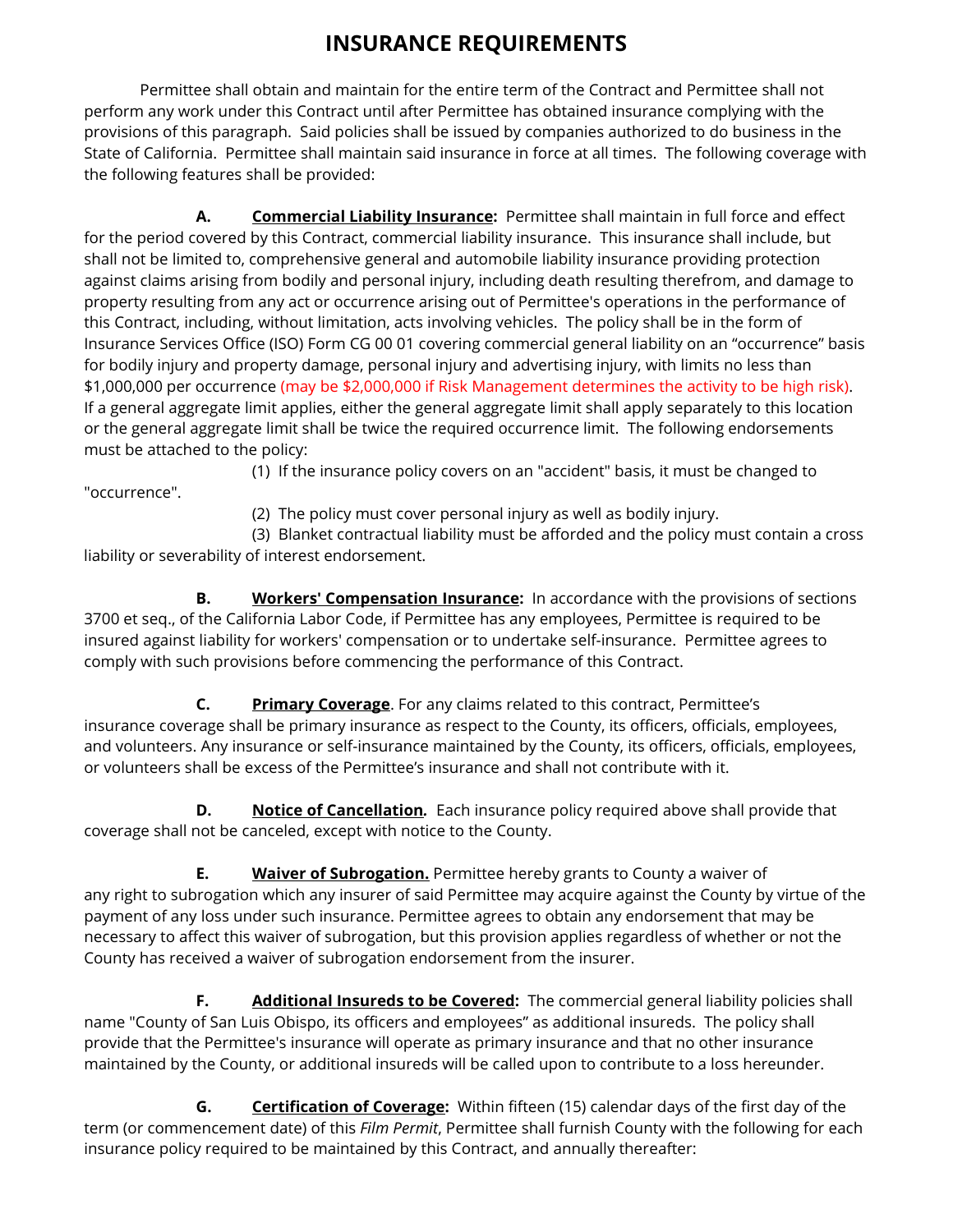(1) A copy of the Certificate of Insurance shall be provided. The certificate of insurance must include a certification that the policy will not be canceled or reduced in coverage or changed in any other material aspect without thirty (30) days prior written notice to the County.

(2) A Workers' Compensation certificate of insurance must be provided.

(3) Upon written request by the County, the Permittee shall provide a copy of the complete insurance policy.

(4) Approval of Insurance by County shall not relieve or decrease the extent to which the Permittee may be held responsible for payment of damages resulting from Permittee's services or operations pursuant to this Contract. Further, County's act of acceptance of an insurance policy does not waive or relieve Permittee's obligations to provide the insurance coverage required by the specific written provisions of this Contract.

**H. Effect of Failure or Refusal:** If Permittee fails or refuses to procure or maintain the insurance required by this contract, or fails or refuses to furnish County with the certifications required by *Subparagraph G.* above, County shall have the right, at its option, to forthwith terminate the Contract for cause.

**I. Unmanned Aircraft Systems (UAS or Drone) and Insurance Requirements:** The Requirements for use of a UAS as outlined by the California Film Commission has been adopted by the County of San Luis Obispo. For detailed information on the UAS Insurance Requirements, please go to[:http://www.film.ca.gov/res/docs/CFC%20Insurance%20Requirements%20REV%206-30-16.pdf](http://www.film.ca.gov/res/docs/CFC%20Insurance%20Requirements%20REV%206-30-16.pdf) 

UAS operators must have all pertinent documentation on set with them at all times. This includes their Certificate of Authorization (COA), *Plan of Activities* (POA), pilot certificate and third-class medical certificate.

The use of a UAS is permitted only when all qualifications have been met, all necessary approvals have been obtained, and use of a UAS is noted on the production's permit. If a production is found to be operating a UAS without the proper permit, an FAA Administrator, the assigned Fire Safety Officer or law enforcement official may immediately suspend the UAS activities and/or the production may be subject to a fine.

At least three days before scheduled filming, the operator of the UAS affected by this exemption must submit a written *Plan of Activities* to the local Flight Standards District Office with jurisdiction over the area of proposed filming. The 3-day notification may be waived with the concurrence of the Flight Standards District Office.

The plan of activities must include at least the following:

- Dates and times for all flights
- Name and phone number of the operator for the UAS filming production conducted under this grant of exemption
- Name and phone number of the person responsible for the on-scene operation of the UAS
- Make, model and serial or N-number of UAS to be used

FAA regulations provide guidance for conducting UAS operations in accordance with Title 14 of the Code of Federal Regulations (14 CFR) Part 107. Among other requirements, UAS operators flying drones under Part 107 must possess a Remote Pilot Airman Certificate. In addition, Part 107 requires a waiver to fly over people (including cast and crew), and the process to obtain a waiver could be lengthy. Applications from Part 107 operators who do not possess this waiver will be denied, unless they don't plan to fly over people. For more information on the use of UAS, go to: [http://www.faa.gov/uas/.](http://www.faa.gov/uas/)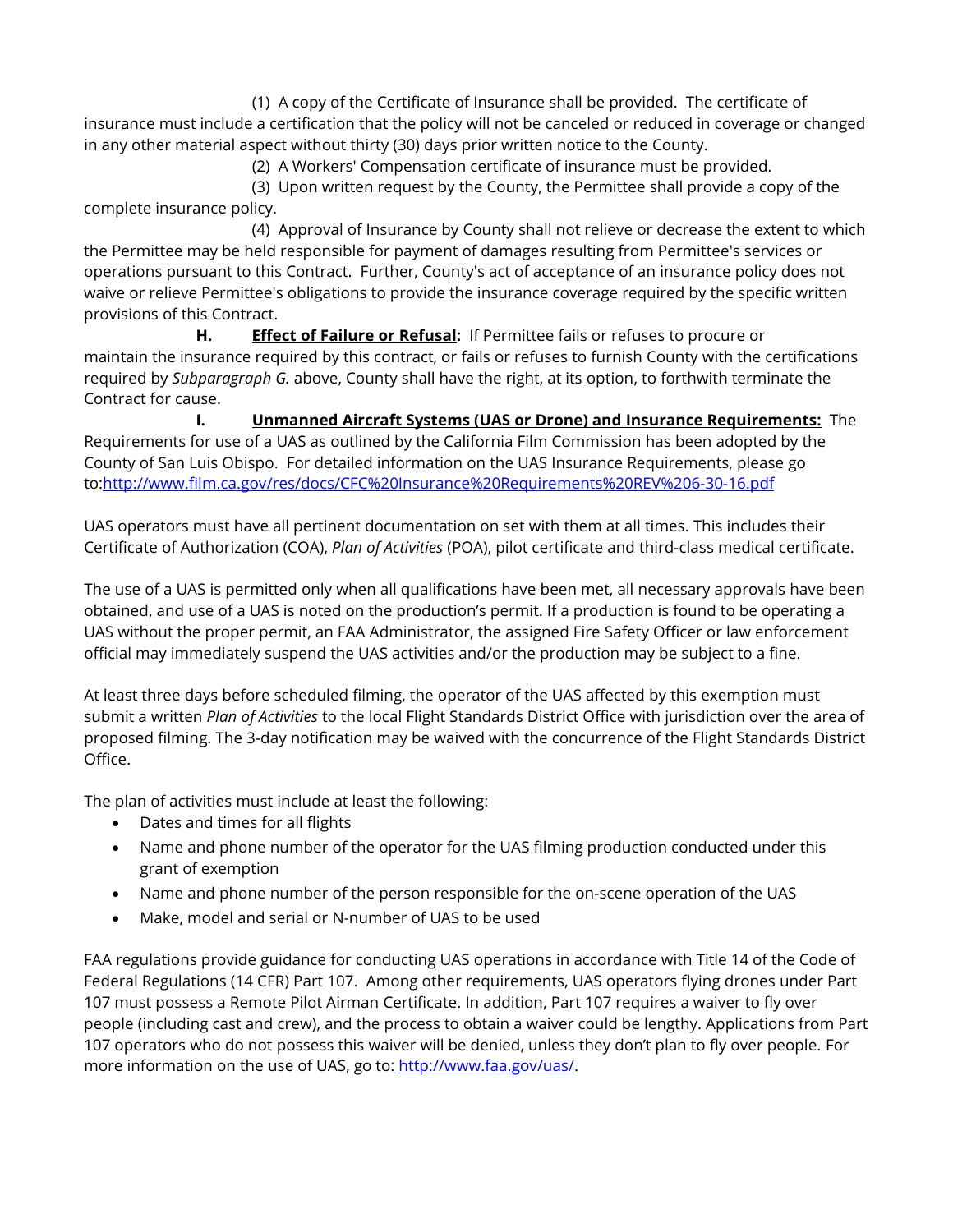# **FREQUENTLY REQUESTED PHONE NUMBERS**

| <b>COUNTY OF SAN LUIS OBISPO:</b>                                                            |              |                         |
|----------------------------------------------------------------------------------------------|--------------|-------------------------|
| <b>Central Services Department</b>                                                           | Front Desk:  | (805) 781-5200          |
| Real Property Services Division*                                                             | Direct Line: | (805) 781-5563          |
| *For All Film Permit Questions and Processing                                                |              |                         |
| San Luis Obispo County Film Commission*:                                                     |              | (805) 541-8000          |
| Website: www.visitsanluisobispocounty.com                                                    |              |                         |
| *The SLO Film Commission can assist with locating the                                        |              |                         |
| proper regulating agency for any film request within the County.                             |              |                         |
| <b>California State Film Commission:</b>                                                     |              | (800) 858-4749          |
| <b>City of San Luis Obispo:</b>                                                              |              | (805) 781-7100          |
| <b>Paso Robles Visitors Bureau/Chamber of Commerce:</b>                                      |              | (805) 238-0506          |
| <b>CHP</b> North County, Templeton:                                                          |              | (805) 434-1822          |
| <b>CHP</b> South County, San Luis Obispo Area:                                               |              | (805) 549-3261          |
| CHP Liaison (L.A.), Officer Kristi Cardoza (Kristi.cardoza@film.ca.gov)                      |              | (213) 703-2070          |
|                                                                                              | Fax:         | (323) 817-4113          |
| <b>County Sheriff, Public Information Officer, Tony Cipolla</b>                              |              | (805) 781-4547          |
| <b>State Roads/CAL TRANS:</b><br>Highways: 1, 41, 46, 58, 101, 166, 227 & 229                |              | (805) 549-3206          |
| <b>State Parks/Beaches:</b>                                                                  |              |                         |
| Leffingwell Landing, Hearst San Simeon State Park                                            |              | (805) 235-3533          |
| Hearst Castle, Elephant Seals & Piedras Blancas Lighthouse<br>Montana de Oro, Morro Strand & |              | (805) 712-4855          |
| Morro Bay State Park                                                                         |              | (805) 909-1222/602-6903 |
| Moonstone Beach                                                                              |              | (805) 927-2035/781-5930 |
| Avila Beach, Port San Luis Harbor District                                                   |              | (805) 595-5413          |
| Cayucos Beach, Pier & Parking                                                                |              | (805) 781-5563          |
| County Fire/CAL FIRE: (Pyrotechnics, etc.)<br><b>Business and Information</b>                |              | (805) 543-4244          |
| <b>Cambria Community Services District:</b><br>Fire Department                               |              | (805) 927-4262          |
| <b>California Valley Community Services District:</b><br>13080 Soda Lake Road                |              | (805) 475-2211          |
| <b>Bureau of Land Management:</b>                                                            |              |                         |
| Carrizo Plain Project Manager                                                                |              | (805) 927-2968          |
| Realty Specialist, BLM Bakersfield Office                                                    |              | (661) 391-6129          |